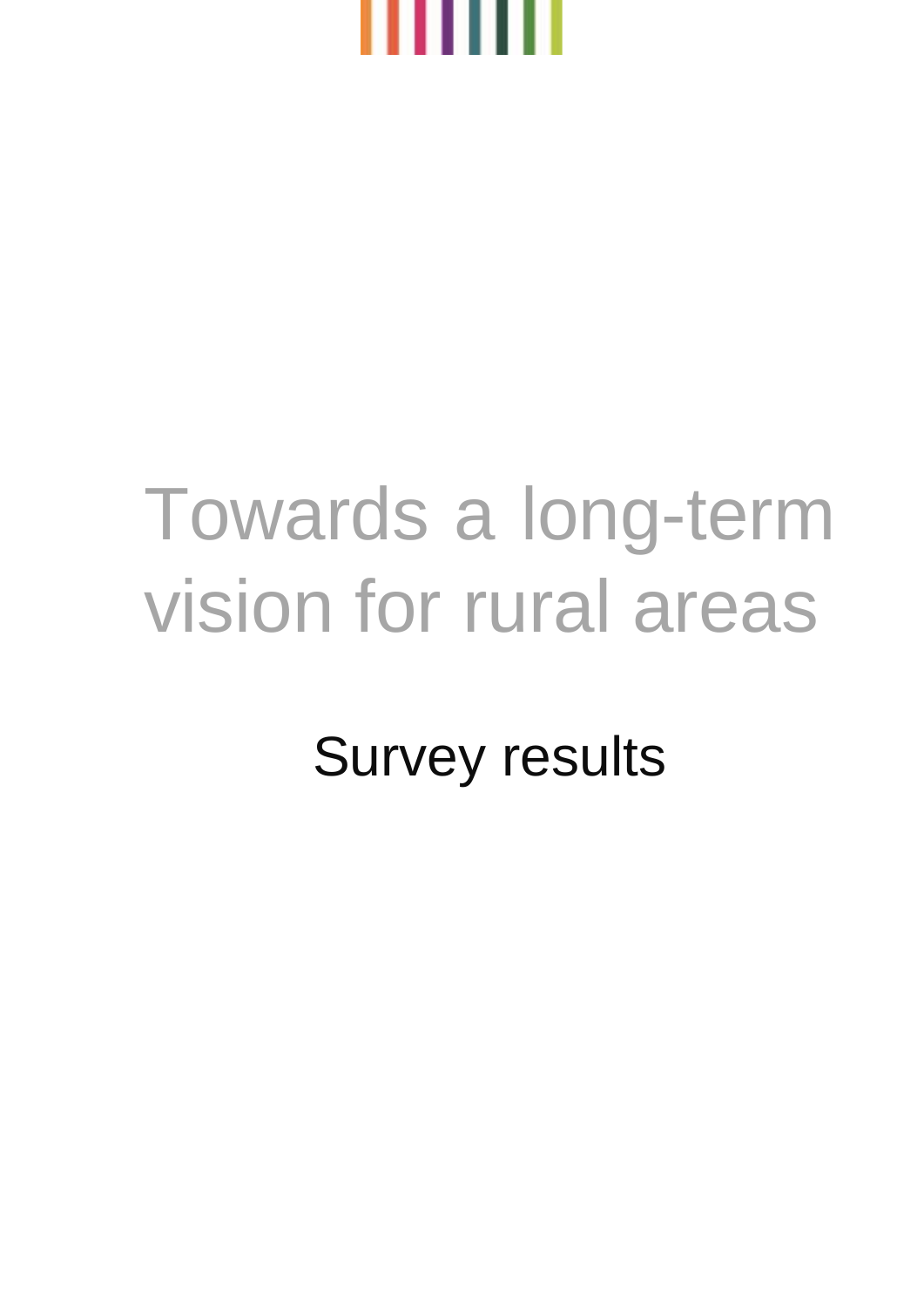



**1. How could the LAG area be in twenty years (2040) in relation to these eight groups of characteristics?: Demographic changes (depopulation, aging, etc.)**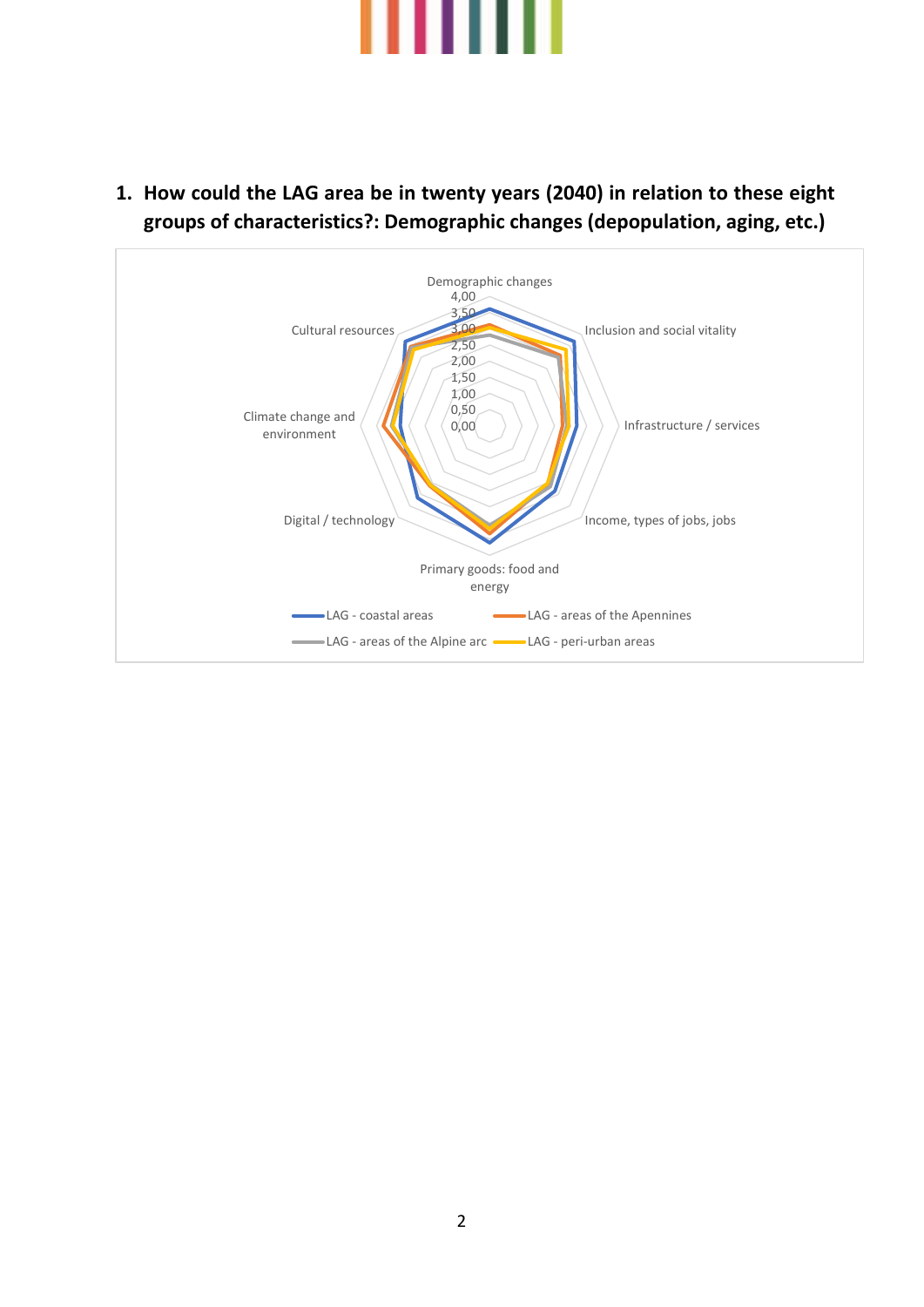

**2. What is the attitude / behavior of the local population in relation to the following issues / resources?: Demographic changes (depopulation, aging, etc.)**

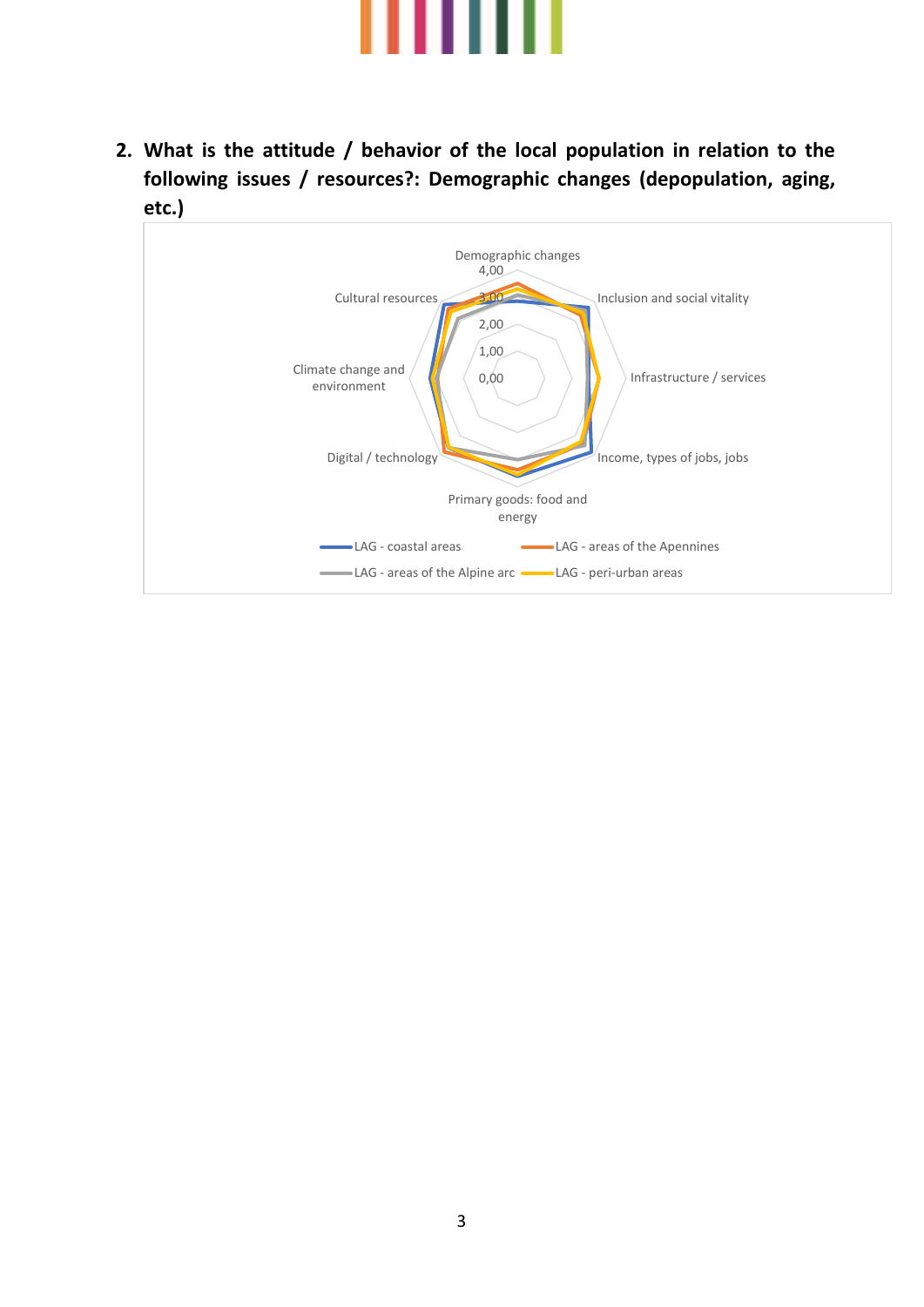

**3. What is the attitude / behavior of local public actors in relation to the following issues / resources?: Demographic changes (depopulation, aging, etc.)**

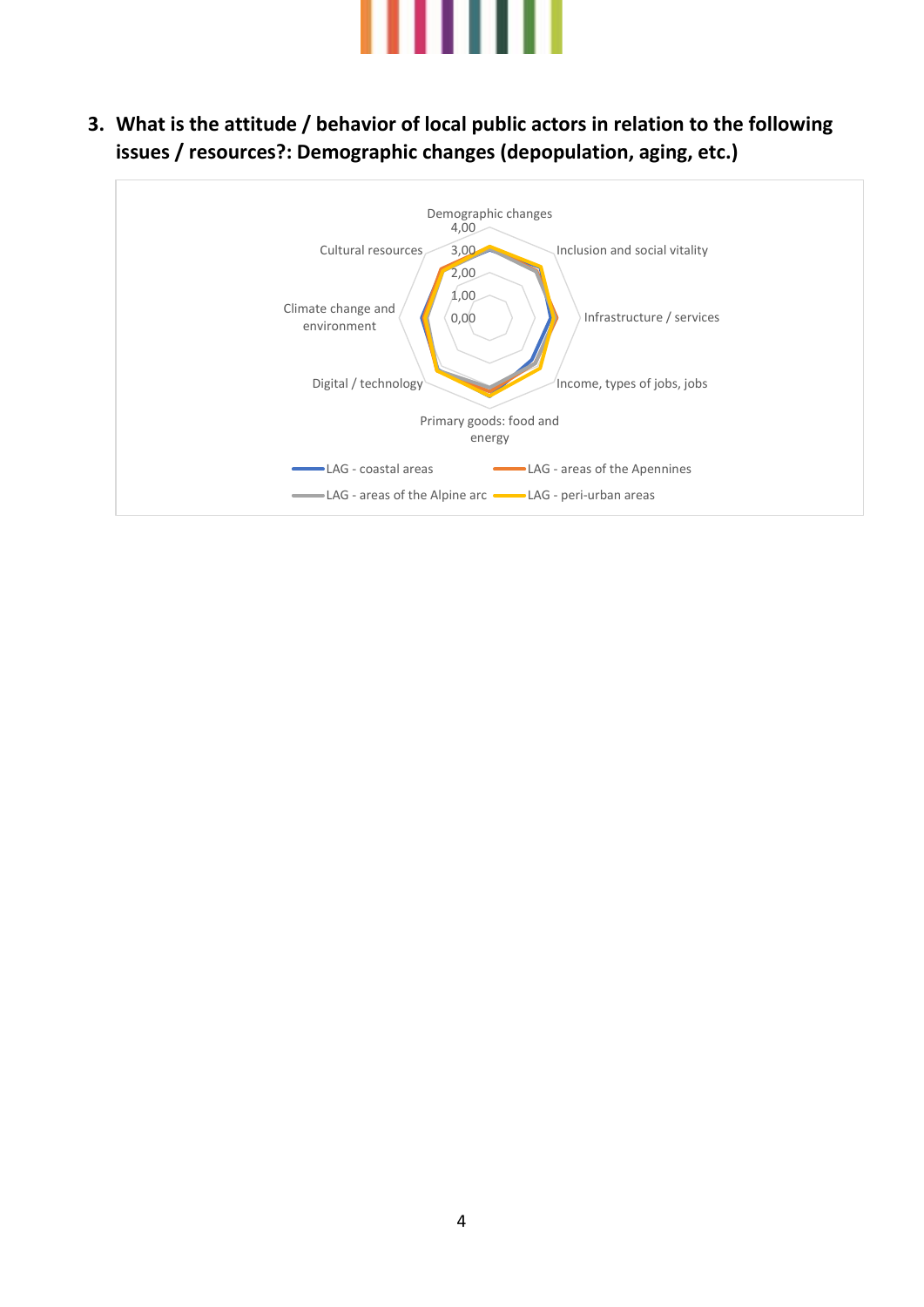

1. **Have initiatives been implemented / in progress to address the critical issues relating to the following issues / resources?: Demographic changes (depopulation, aging, etc.)**